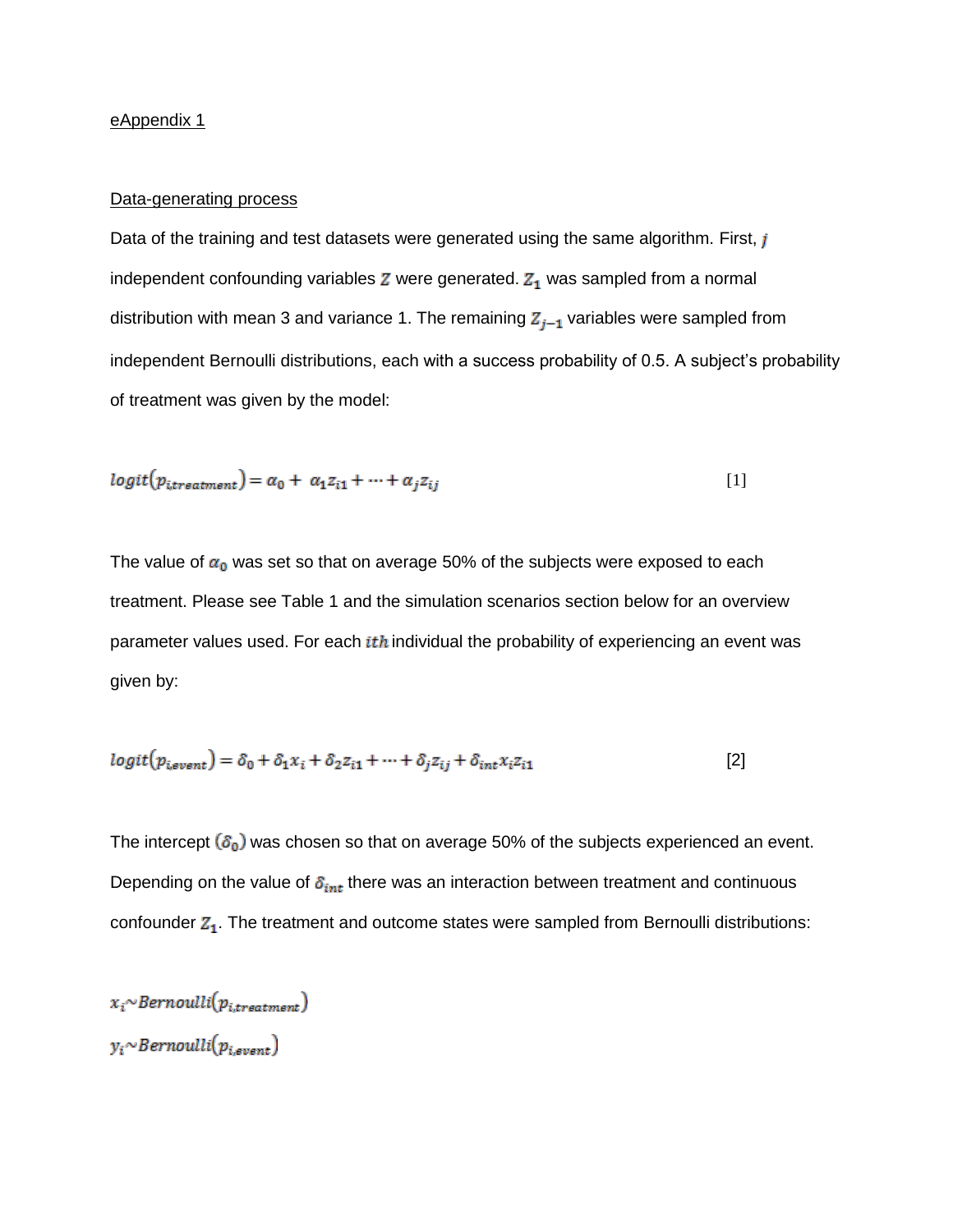## Data analyses

The test data contained post launch information on subjects receiving new drug A (indicated by  $X = 1$ ) or drug C (indicated by  $X = 0$ ). The association between treatment and the outcome was estimated using the following methods.

*Crude logistic regression*

$$
logit(prob[y_i = 1|x_i]) = \hat{\theta}_0 + \hat{\theta}_1 x_i
$$
 [3]

With  $\hat{\theta}_1$  an estimate of the unadjusted natural logarithm of the odds ratio of the association between treatment A (relative to treatment C) and outcome

# *Multivariable Logistic regression*

To adjust for confounding the following LR model was used:

$$
logit(prob[y_i = 1 | x_i, z_{i1}, ..., z_{ij}]) = \hat{\beta}_0 + \hat{\beta}_1 x_i + \hat{\beta}_1 z_{i1} + ... + \hat{\beta}_j z_{ij}
$$
 [4]

Where  $\hat{\beta}_1$  is an estimate of the ln(odds ratio) of the association between treatment and outcome adjusted for confounders  $Z$ .

### *Propensity score*

An alternative to LR models is to first estimate the associations of the confounder with the treatment variable. In a second step, the (logit of the) predicted probability of treatment (i.e., the propensity score) can be used to control for confounding: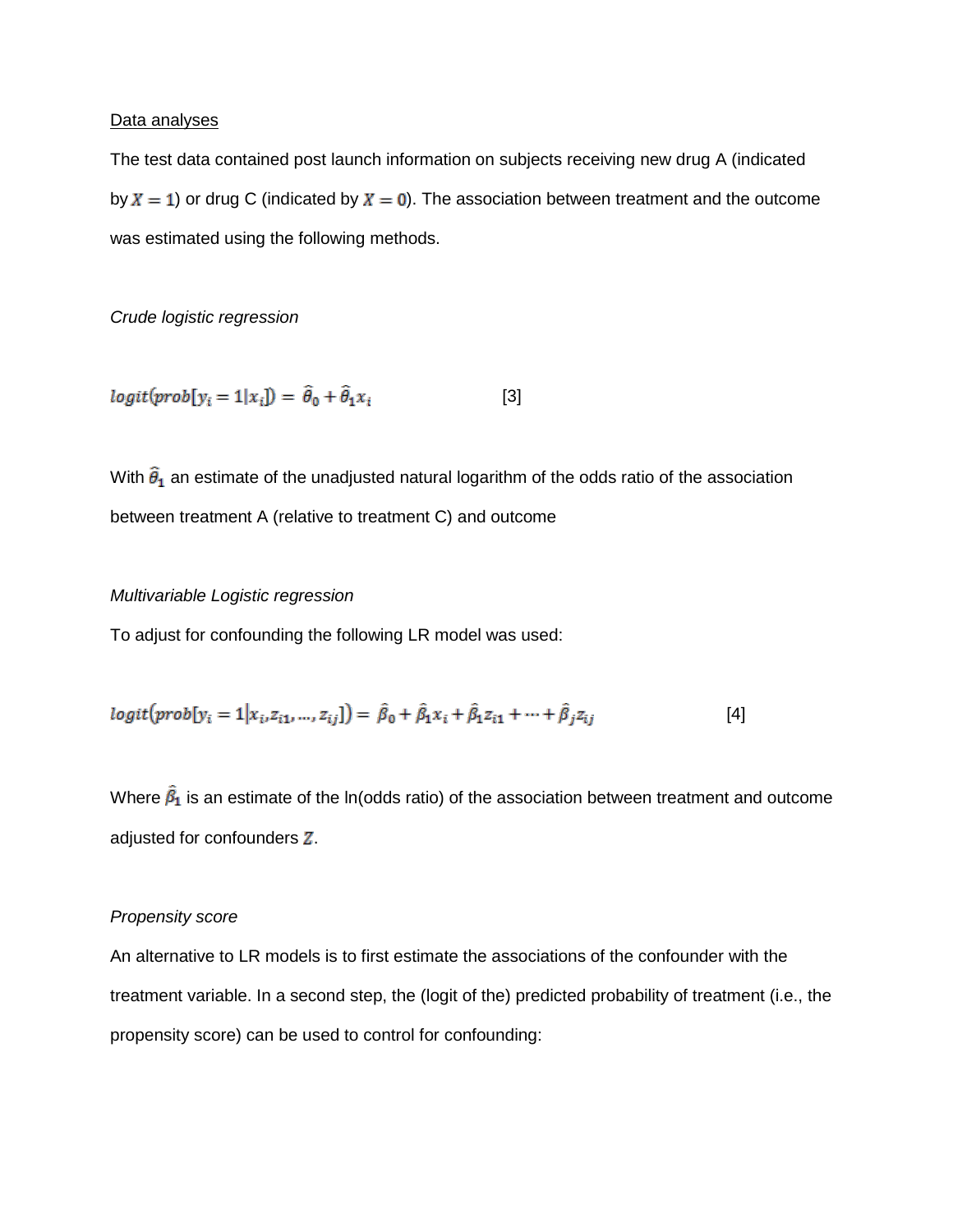$$
PS = logit(prob[x_i = 1 | x_i z_{i1},..., z_{ij}]) = \hat{\varphi}_0 + \hat{\varphi}_1 z_{i1} + \dots + \hat{\varphi}_{j1} z_{ij}
$$
 [5]

$$
logit(prob[y_i = 1 | x_i \widehat{ps}_i]) = \widehat{\omega}_0 + \widehat{\omega}_1 x_i + \widehat{\omega}_2 \widehat{ps}_i
$$
\n
$$
[6]
$$

Here  $\widehat{\omega}_1$ , can be interpreted as the ln(odds ratio) of the treatment-outcome association adjusted for the confounders included the PS model (equation 5).

## *Inverse probability weighting*

Including the estimated PS in an outcome regression, equation 6, assumes that the PS is linearly related with the outcome which is not necessarily the case. Besides stratification and matching on the PS,  $^1$  an alternative strategy that does not assume linearity is to weight a crude logistic regression (equation 3) by inverse probability weights (IPW).  $2-4$ 

$$
SW_i = \frac{prob(x_i = 1)^{x_i}[1 - prob(x_i = 1)]^{1 - x_i}}{prob(x_i = 1 | z_{i1}, ..., z_{ij})^{x_i}[1 - prob(x_i = 1 | z_{i1}, ..., z_{ij})]^{1 - x_i}}
$$

In our simulations we evaluated stabilized weights which are less variant than the unstabilized alternative; however stabilized weights may still require adjustment of the variance estimator  $5$ . This was implemented by replacing the usual variance estimators by sandwich estimators  $^{2,6}$ using the R sandwich package .<sup>6</sup>

#### *Disease risk score adjustment*

Another approach to control for confounding is outcome regression adjusted for a disease risk score (DRS). First, the associations between the confounders and outcome are estimated in a training dataset, using equation 4. In a second stage, these associations are used to calculate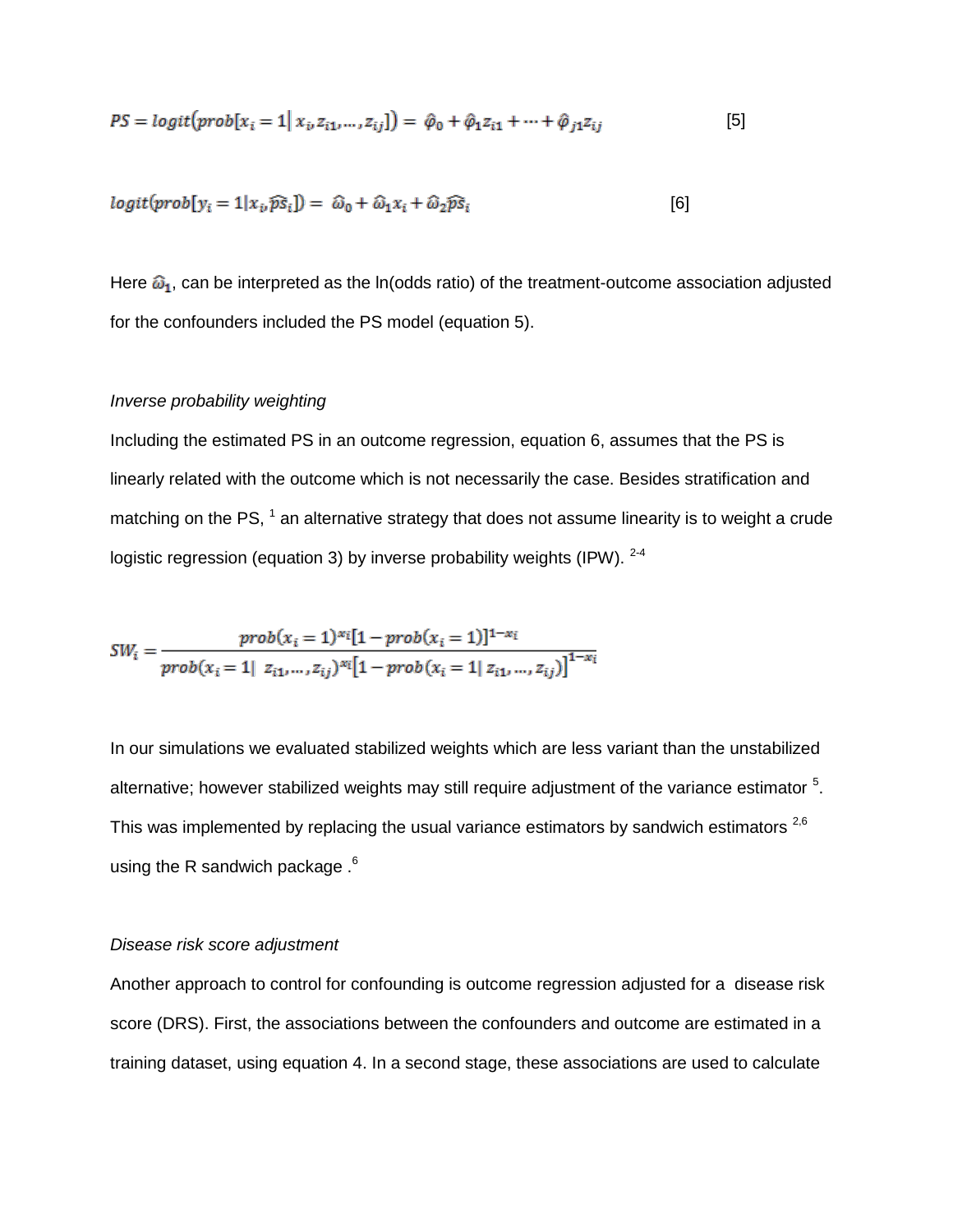the logit of the predicted probability of the outcome (the DRS) for the patients included in the test data.

$$
logit(prob[y_i = 1 | x_i, dr s_i]) = \hat{\gamma}_0 + \hat{\gamma}_1 x_i + \hat{\gamma}_2 dr s_i
$$
\n
$$
\tag{7}
$$

Where  $\hat{\mathbf{y}}_1$ , can be interpreted as the ln(odds ratio) of the association between treatment and the outcome, adjusted for the confounders included in the first stage.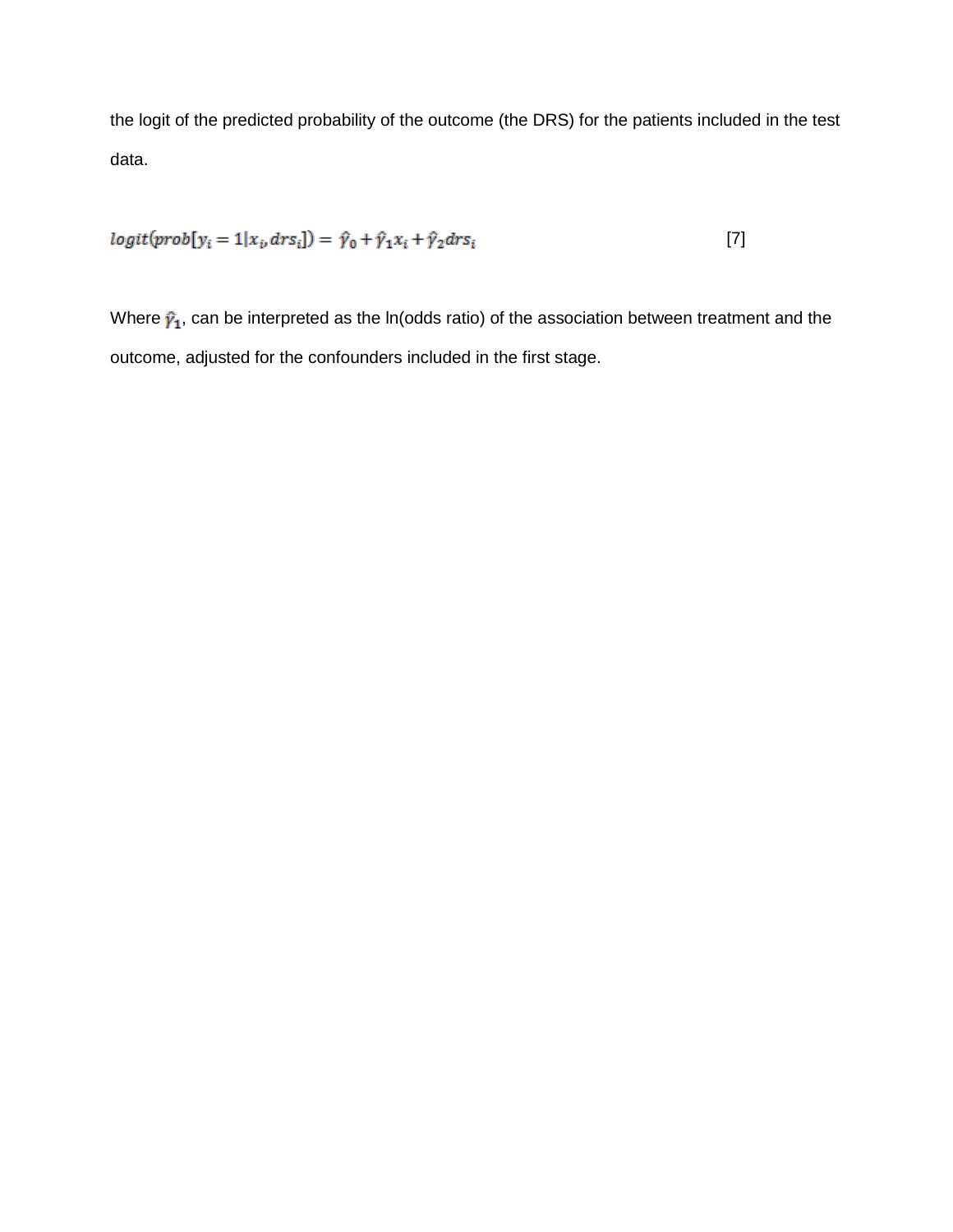| amerent events per coemcient . |         |         |         |               |                       |
|--------------------------------|---------|---------|---------|---------------|-----------------------|
| Mean odds ratio                | 10 EPC  | 5 EPC   | 2.5 EPC | <u>1 EPC^</u> | 0.5 EPC               |
| Crude                          |         |         |         |               |                       |
| LR.                            | 1.18    | 1.19    | 1.19    | 1.21          | 1.25                  |
| <b>PS</b>                      | 1.00    | 1.00    | 1.00    | N/A#          | N/A#                  |
|                                | 1.00    | 1.00    | 1.00    | 1.09          | N/A#                  |
| DRS1                           | 1.01    | 1.03    | 1.05    | 1.10          | 1.15                  |
| DRS <sub>2</sub>               | 1.01    | 1.03    | 1.05    | 1.10          | 1.15                  |
| DRS3                           | 1.01    | 1.03    | 1.05    | 1.10          | 1.15                  |
| DRS4                           | 1.03    | 1.05    | 1.08    | 1.13          | 1.19                  |
| <b>IPW</b>                     | 1.00    | 1.00    | 0.99    | 0.92          | 1.25                  |
| Relative bias (%)              |         |         |         |               |                       |
| Crude                          | 18.44   | 18.56   | 19.26   | 21.46         | 25.55                 |
| LR                             | $-0.03$ | $-0.28$ | $-0.32$ | N/A#          | $-100$                |
| PS                             | $-0.08$ | $-0.28$ | $-0.19$ | 8.74          | $-100$                |
| DRS1                           | 1.36    | 2.52    | 4.72    | 9.58          | 14.75                 |
| DRS <sub>2</sub>               | 1.36    | 2.52    | 4.72    | 9.59          | 14.75                 |
| DRS3                           | 1.38    | 2.54    | 4.76    | 9.62          | 14.76                 |
| DRS4                           | 2.55    | 4.53    | 7.77    | 13.48         | 18.83                 |
| <b>IPW</b>                     | 0.09    | $-0.15$ | $-0.51$ | $-8.49$       | 24.55                 |
| Coverage                       |         |         |         |               |                       |
| Crude                          | 0.865   | 0.858   | 0.862   | 0.834         | 0.810                 |
| LR                             | 0.950   | 0.941   | 0.917   | 0.656         | 1.000                 |
| PS                             | 0.957   | 0.956   | 0.954   | 0.945         | 0.974                 |
| DRS1                           | 0.952   | 0.945   | 0.946   | 0.924         | 0.897                 |
| DRS <sub>2</sub>               | 0.952   | 0.945   | 0.946   | 0.925         | 0.898                 |
| DRS3                           | 0.951   | 0.945   | 0.944   | 0.925         | 0.897                 |
| DRS4                           | 0.948   | 0.941   | 0.933   | 0.903         | 0.867                 |
| <b>IPW</b>                     | 0.958   | 0.954   | 0.952   | 0.656         | 0.810                 |
| <b>RMSE</b>                    |         |         |         |               |                       |
| Crude                          | 0.26    | 0.26    | 0.27    | 0.28          | 0.30                  |
| LR                             | 0.22    | 0.25    | 0.30    | $2.7*10^{14}$ | $4.5*10^{4}$          |
| PS                             | 0.21    | 0.21    | 0.23    | 0.27          | $4.8*10^{4}$          |
| DRS1                           | 0.21    | 0.21    | 0.21    | 0.23          | 0.25                  |
| DRS <sub>2</sub>               | 0.21    | 0.21    | 0.21    | 0.23          | 0.25                  |
| DRS3                           | 0.21    | 0.21    | 0.21    | 0.23          | 0.25                  |
| DRS4                           | 0.21    | 0.21    | 0.22    | 0.24          | 0.27                  |
| <b>IPW</b>                     | 0.21    | 0.22    | 0.26    | 4.19          | 0.30                  |
| <b>Mean SE</b>                 |         |         |         |               |                       |
| Crude                          | 0.20    | 0.20    | 0.20    | 0.20          | 0.20                  |
| LR.                            | 0.22    | 0.23    | 0.27    | $2.6*10^{6}$  | 10.81*10 <sup>6</sup> |
| PS                             | 0.21    | 0.22    | 0.23    | 0.26          | 61.30                 |
| DRS1                           | 0.21    | 0.21    | 0.21    | 0.21          | 0.21                  |
| DRS <sub>2</sub>               | 0.21    | 0.21    | 0.21    | 0.21          | 0.21                  |
| DRS3                           | 0.21    | 0.21    | 0.21    | 0.21          | 0.21                  |
| DRS4                           | 0.21    | 0.21    | 0.21    | 0.21          | 0.20                  |
| <b>IPW</b>                     | 0.21    | 0.22    | 0.26    | 0.49          | 0.20                  |
|                                |         |         |         |               |                       |
| <b>Empirical SE</b>            |         |         |         |               |                       |
| Crude                          | 0.20    | 0.20    | 0.20    | 0.20          | 0.20                  |
| LR.                            | 0.22    | 0.25    | 0.30    | $2.7*10^{14}$ | $4.5*10^{4}$          |
| PS                             | 0.21    | 0.21    | 0.23    | 0.25          | $4.8*10^{4}$          |
| DRS1                           | 0.21    | 0.21    | 0.21    | 0.21          | 0.25                  |
| DRS <sub>2</sub>               | 0.21    | 0.21    | 0.21    | 0.21          | 0.25                  |

**eTable 1 Simulation results for scenario I assessing performance of different confounding adjustment methods with different events per coefficient<sup>a</sup> .**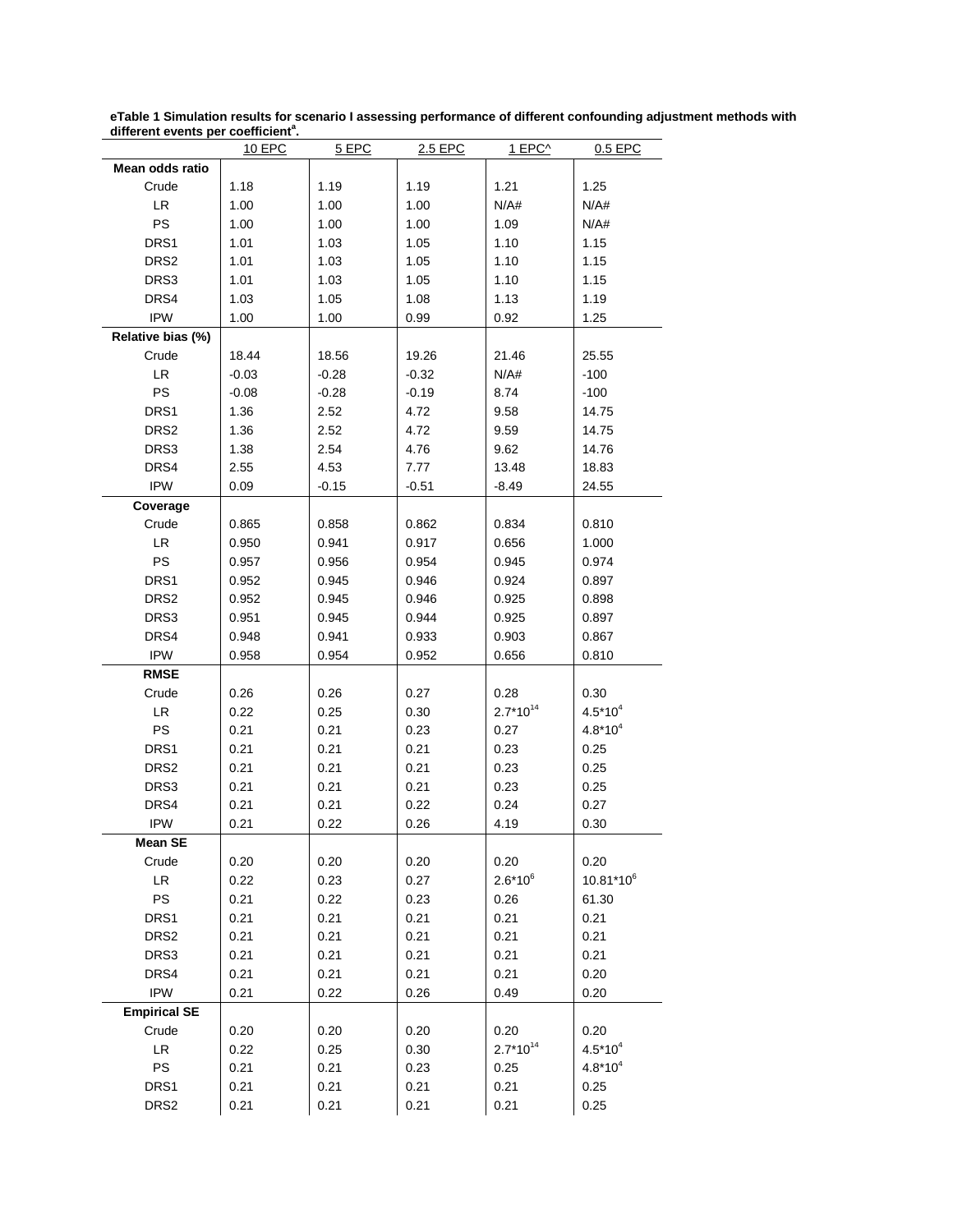| DRS3 | 0.21 | 0.21 | 0.21 | 0.23 | 0.25 |
|------|------|------|------|------|------|
| DRS4 | 0.21 | 0.21 | 0.21 | 0.24 | 0.27 |
| IPW  | 0.21 | 0.22 | 4.18 | 4.19 | 0.30 |

\* LR, logistic regression; PS, propensity score; DRS, disease risk score; IPW, inverse probability weights; RMSE indicates the square root of the mean squared error. # While all LR samples converged, the extreme estimate of the mean natural logarithm of the odds ratio resulted in an error when calculating the mean OR and relative bias.^ at an EPC of 1.0 the IPW model failed to converge 2,763 time out of 10,000 replications the other methods did converge. Defining extreme estimates as an absolute estimate above 5 resulted in 7,219 (EPC 1.0), and 9,415 (EPC 0.5) extreme results for the LR method, 4,706 (EPC 0.5) extreme replications for the PS method, and 3,627 (EPC 1.0), and 0 (EPC 0.5) extreme replications for the IPW method.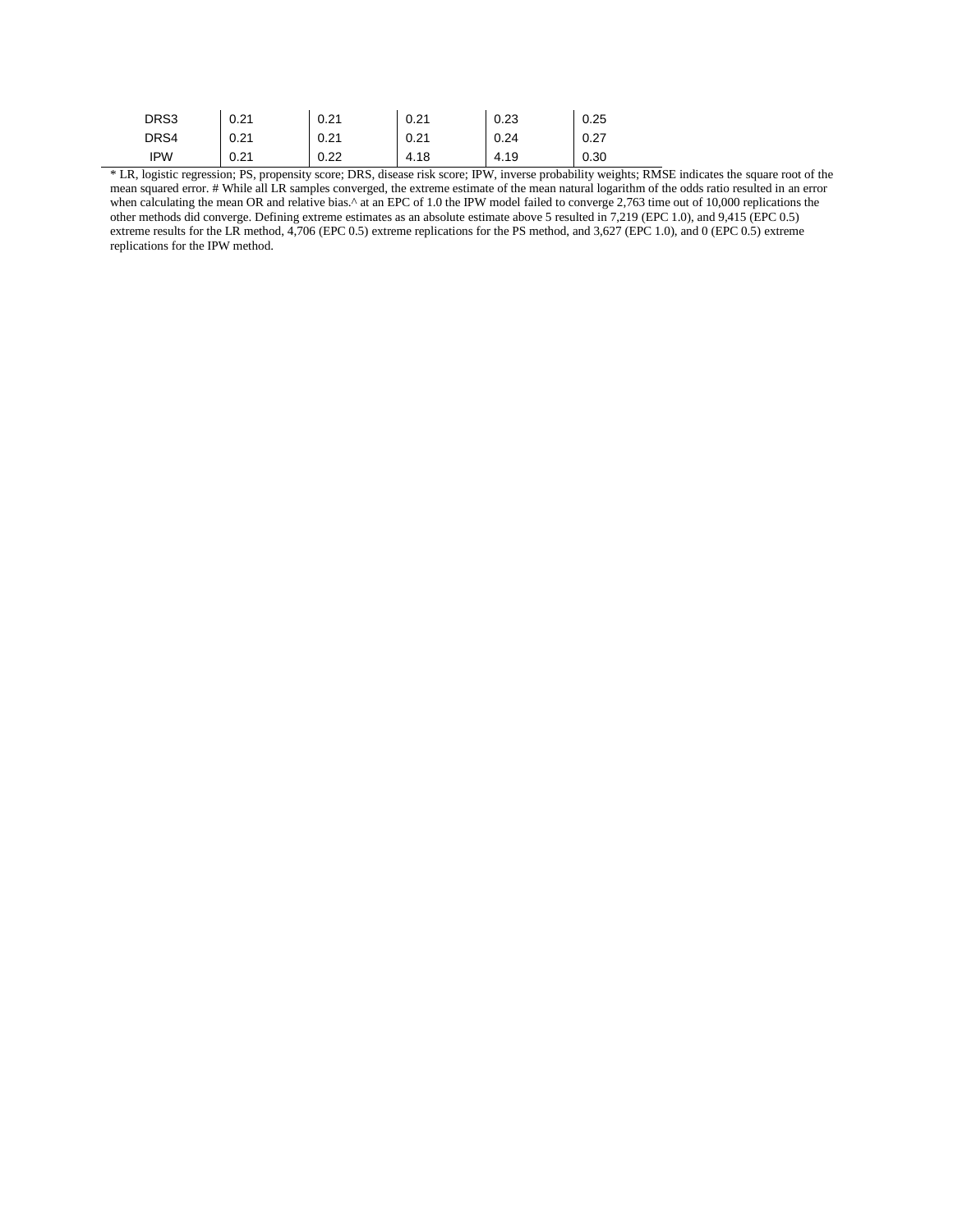| eTable 2 Simulation results for scenario II and III comparing different DRS models |
|------------------------------------------------------------------------------------|
| in the presence of an interaction effect in the training data*.                    |

| $\overline{a}$ and $\overline{b}$ are presence of an interaction enect in the training data. |       |           |         |       |                  |       |       |            |
|----------------------------------------------------------------------------------------------|-------|-----------|---------|-------|------------------|-------|-------|------------|
|                                                                                              | Crude | <u>LR</u> | PS      | DRS1  | DRS <sub>2</sub> | DRS3  | DRS4  | <b>IPW</b> |
| Scenario II#                                                                                 |       |           |         |       |                  |       |       |            |
| Mean odds ratio                                                                              | 1.18  | 1.00      | 1.00    | 1.05  | 1.00             | 1.02  | 1.04  | 1.00       |
| Relative bias (%)                                                                            | 18.16 | $-0.29$   | $-0.32$ | 4.95  | 0.36             | 2.04  | 3.98  | $-0.15$    |
| Coverage                                                                                     | 0.861 | 0.942     | 0.951   | 0.940 | 0.946            | 0.945 | 0.941 | 0.953      |
| <b>RMSE</b>                                                                                  | 0.26  | 0.23      | 0.21    | 0.22  | 0.21             | 0.21  | 0.21  | 0.21       |
| Mean SE                                                                                      | 0.20  | 0.22      | 0.21    | 0.21  | 0.21             | 0.21  | 0.21  | 0.21       |
| <b>Empirical SE</b>                                                                          | 0.20  | 0.23      | 0.21    | 0.21  | 0.21             | 0.21  | 0.21  | 0.21       |
| Scenario III^                                                                                |       |           |         |       |                  |       |       |            |
| Mean odds ratio                                                                              | 1.18  | 1.00      | 1.00    | 1.09  | 1.17             | 1.01  | 1.03  | 1.00       |
| Relative bias (%)                                                                            | 18.42 | $-0.04$   | $-0.08$ | 8.75  | 16.55            | 1.49  | 2.83  | 0.11       |
| Coverage                                                                                     | 0.863 | 0.946     | 0.953   | 0.931 | 0.879            | 0.948 | 0.948 | 0.955      |
| <b>RMSE</b>                                                                                  | 0.26  | 0.23      | 0.21    | 0.22  | 0.26             | 0.21  | 0.21  | 0.21       |
| Mean SE                                                                                      | 0.20  | 0.22      | 0.21    | 0.21  | 0.21             | 0.21  | 0.21  | 0.21       |
| <b>Empirical SE</b>                                                                          | 0.20  | 0.23      | 0.21    | 0.21  | 0.21             | 0.21  | 0.21  | 0.21       |

\* LR, logistic regression; PS, propensity score; DRS, disease risk score; IPW, inverse probability weights; RMSE indicates the square root of the mean squared error. # Treatment by confounder 1 interaction OR of 0.30.

^ Treatment by confounder 1 interaction OR of 3.0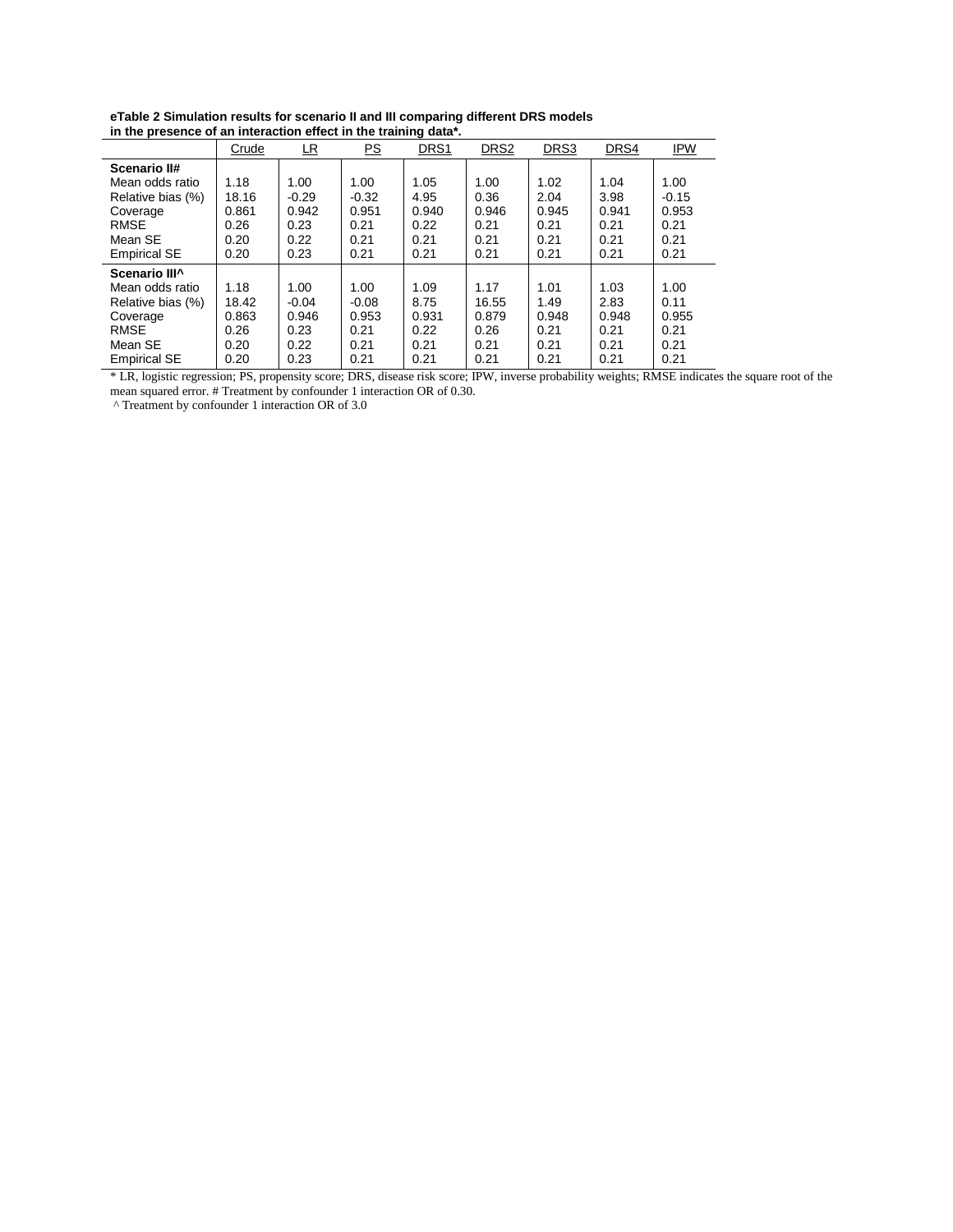| eTable 3 Simulation results for scenario VI". |  |
|-----------------------------------------------|--|
|-----------------------------------------------|--|

| Treatment OR:         | 0.30    | 0.70    | 1.00    | 1.50    | 3.00     |
|-----------------------|---------|---------|---------|---------|----------|
| Mean odds ratio       |         |         |         |         |          |
| Crude                 | 0.46    | 0.90    | 1.19    | 1.67    | 2.98     |
| LR                    | 0.27    | 0.68    | 1.00    | 1.57    | 3.52     |
| PS                    | 0.38    | 0.75    | 1.00    | 1.40    | 2.50     |
| DRS1                  | 0.43    | 0.86    | 1.15    | 1.61    | 2.88     |
| DRS <sub>2</sub>      | 0.45    | 0.89    | 1.19    | 1.67    | 2.98     |
| DRS3                  | 0.39    | 0.78    | 1.05    | 1.49    | 2.69     |
| DRS4                  | 0.40    | 0.81    | 1.09    | 1.53    | 2.76     |
| <b>IPW</b>            | 0.38    | 0.75    | 1.00    | 1.39    | 2.48     |
| Relative bias (%)#    |         |         |         |         |          |
| Crude                 | 51.70   | 28.03   | 19.45   | 11.28   | $-0.78$  |
| <b>LR</b>             | $-8.83$ | $-2.56$ | $-0.03$ | 4.35    | 17.25    |
| PS                    | 25.78   | 7.12    | 0.01    | $-6.86$ | $-16.77$ |
| DRS1                  | 43.64   | 22.41   | 14.60   | 7.13    | $-3.95$  |
| DRS <sub>2</sub>      | 50.98   | 27.64   | 19.20   | 11.21   | $-0.69$  |
| DRS3                  | 29.62   | 12.06   | 5.47    | $-0.89$ | $-10.37$ |
| DRS4                  | 34.61   | 15.83   | 8.81    | 1.96    | $-8.08$  |
| <b>IPW</b>            | 26.24   | 7.23    | $-0.06$ | $-7.18$ | $-17.39$ |
| Coverage#             |         |         |         |         |          |
| Crude                 | 0.467   | 0.774   | 0.865   | 0.919   | 0.946    |
| <b>LR</b>             | 0.908   | 0.917   | 0.916   | 0.912   | 0.891    |
| PS                    | 0.837   | 0.942   | 0.953   | 0.942   | 0.885    |
| DRS1                  | 0.581   | 0.832   | 0.899   | 0.938   | 0.940    |
| DRS <sub>2</sub>      | 0.476   | 0.779   | 0.867   | 0.920   | 0.946    |
| DRS3                  | 0.763   | 0.914   | 0.940   | 0.947   | 0.918    |
| DRS4                  | 0.705   | 0.891   | 0.930   | 0.947   | 0.929    |
| <b>IPW</b>            | 0.848   | 0.942   | 0.948   | 0.940   | 0.896    |
| <b>Rejection rate</b> |         |         |         |         |          |
| Crude                 | 0.973   | 0.084   | 0.135   | 0.668   | 0.997    |
| LR                    | 0.994   | 0.306   | 0.084   | 0.368   | 0.966    |
| PS                    | 0.989   | 0.223   | 0.047   | 0.277   | 0.945    |
| DRS1                  | 0.984   | 0.116   | 0.101   | 0.591   | 0.995    |
| DRS <sub>2</sub>      | 0.973   | 0.084   | 0.133   | 0.666   | 0.997    |
| DRS3                  | 0.994   | 0.206   | 0.060   | 0.439   | 0.988    |
| DRS4                  | 0.992   | 0.166   | 0.070   | 0.496   | 0.992    |
| <b>IPW</b>            | 0.955   | 0.199   | 0.052   | 0.243   | 0.859    |
| <b>RMSE</b>           |         |         |         |         |          |
| Crude                 | 0.46    | 0.32    | 0.27    | 0.24    | 0.24     |
| LR.                   | 0.34    | 0.31    | 0.31    | 0.33    | 0.41     |
| PS                    | 0.33    | 0.24    | 0.23    | 0.25    | 0.32     |
| DRS1                  | 0.42    | 0.29    | 0.25    | 0.23    | 0.24     |
| DRS <sub>2</sub>      | 0.46    | 0.32    | 0.27    | 0.24    | 0.24     |
| DRS3                  | 0.34    | 0.24    | 0.22    | 0.22    | 0.26     |
| DRS4                  | 0.37    | 0.26    | 0.23    | 0.22    | 0.25     |
| <b>IPW</b>            | 0.35    | 0.27    | 0.27    | 0.29    | 0.36     |
| <b>Mean SE</b>        |         |         |         |         |          |
| Crude                 | 0.20    | 0.20    | 0.21    | 0.21    | 0.23     |
| LR                    | 0.28    | 0.27    | 0.28    | 0.29    | 0.32     |
| PS                    | 0.24    | 0.23    | 0.24    | 0.24    | 0.26     |
| DRS1                  | 0.21    | 0.21    | 0.21    | 0.22    | 0.24     |
| DRS <sub>2</sub>      | 0.21    | 0.20    | 0.21    | 0.21    | 0.23     |
| DRS3                  | 0.21    | 0.21    | 0.21    | 0.22    | 0.24     |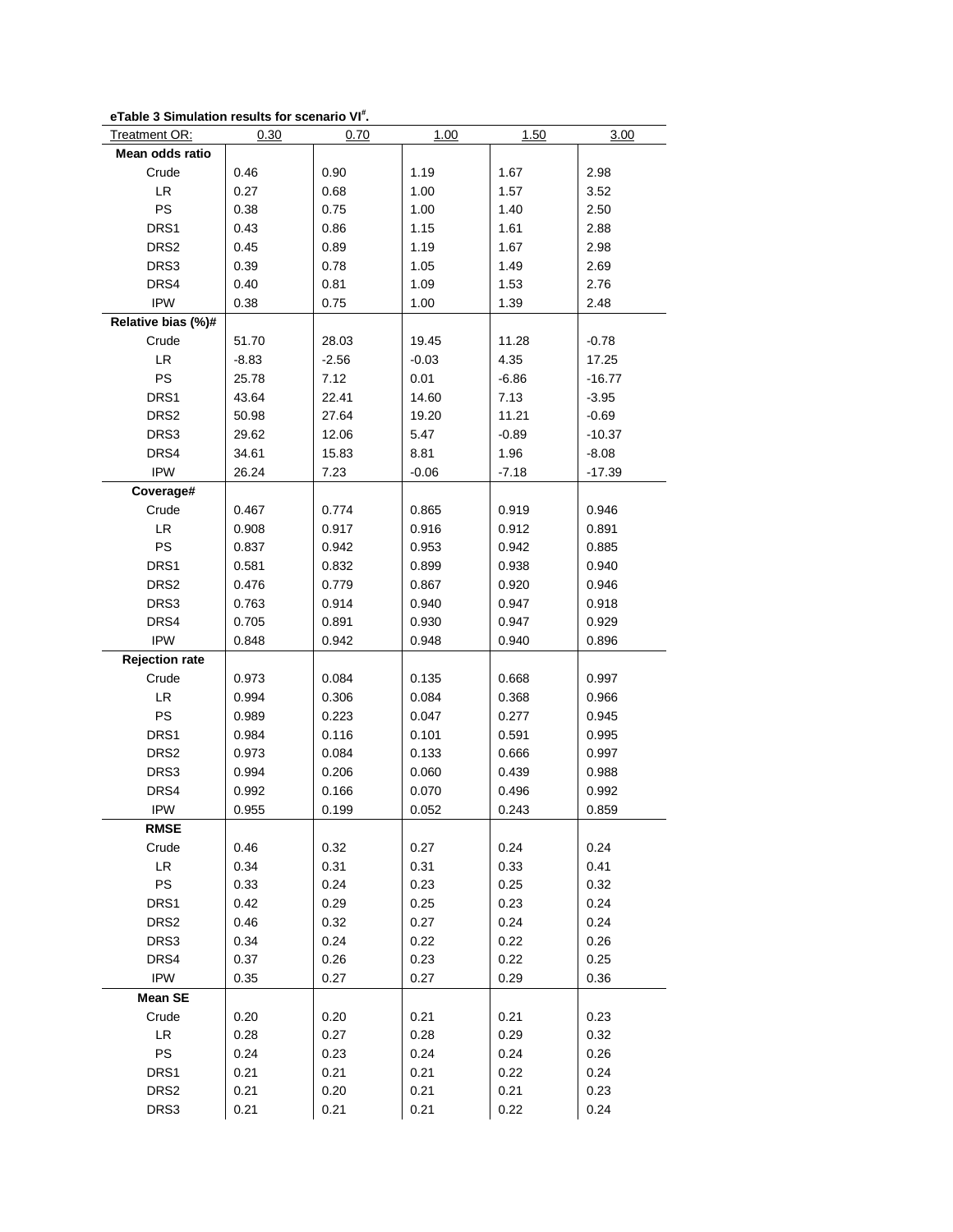| DRS4                | 0.21 | 0.21 | 0.21 | 0.22 | 0.24 |
|---------------------|------|------|------|------|------|
| <b>IPW</b>          | 0.26 | 0.26 | 0.26 | 0.27 | 0.30 |
| <b>Empirical SE</b> |      |      |      |      |      |
| Crude               | 0.20 | 0.20 | 0.21 | 0.22 | 0.24 |
| <b>LR</b>           | 0.32 | 0.31 | 0.31 | 0.33 | 0.38 |
| <b>PS</b>           | 0.23 | 0.23 | 0.23 | 0.24 | 0.26 |
| DRS1                | 0.21 | 0.21 | 0.21 | 0.22 | 0.24 |
| DRS <sub>2</sub>    | 0.21 | 0.20 | 0.21 | 0.22 | 0.24 |
| DRS3                | 0.21 | 0.21 | 0.22 | 0.22 | 0.24 |
| DRS4                | 0.21 | 0.21 | 0.21 | 0.22 | 0.24 |
| <b>IPW</b>          | 0.26 | 0.26 | 0.27 | 0.28 | 0.31 |

\* LR, logistic regression; PS, propensity score; DRS, disease risk score; IPW, inverse probability weights; RMSE indicates the square root of the mean squared error. All models converged, and there were no extreme estimates; defined as an estimate above 5.

# relative bias and coverage indicate bias and coverage of the conditional treatment OR (as indicated above each column). Propensity score models, inverse probability weighted models, and crude models estimated marginal treatment ORs hence deviations from nominal values are expected when the true treatment OR is not 1.00.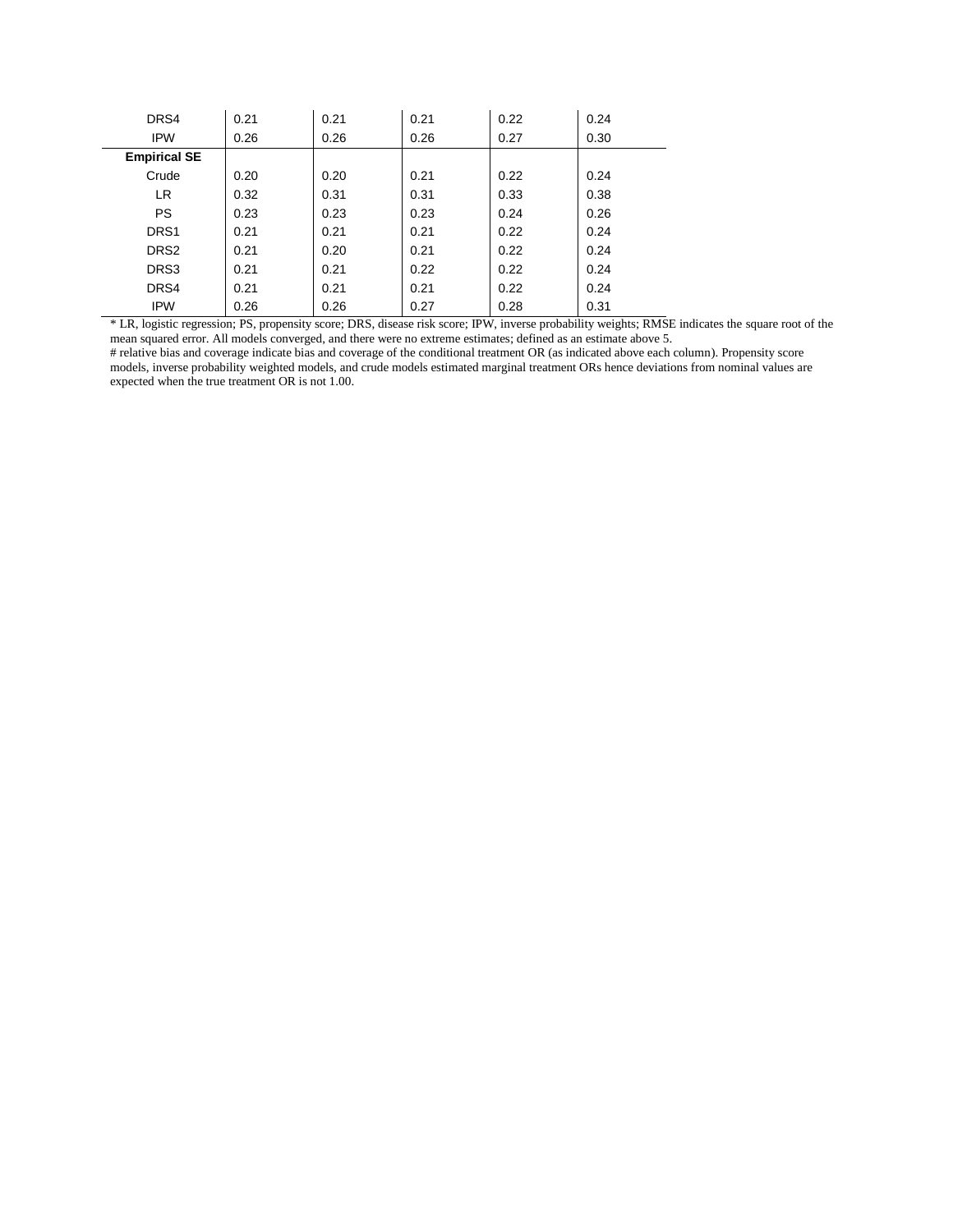| (logistic regression) model. |               |         |         |        |         |
|------------------------------|---------------|---------|---------|--------|---------|
|                              | <b>10 EPC</b> | 5 EPC   | 2.5 EPC | 1 EPC^ | 0.5 EPC |
| Mean odds ratio              |               |         |         |        |         |
| Crude                        | 1.18          | 1.19    | 1.19    | 1.21   | 1.24    |
| LR                           | 1.00          | 1.00    | 1.00    | 1.00   | 0.97    |
| PS                           | 1.00          | 1.00    | 1.00    | 1.06   | 0.97    |
| DRS1                         | 1.01          | 1.03    | 1.05    | 1.10   | 1.14    |
| DRS <sub>2</sub>             | 1.01          | 1.03    | 1.05    | 1.10   | 1.15    |
| DRS3                         | 1.20          | 1.20    | 1.20    | 1.22   | 1.24    |
| DRS4                         | 1.02          | 1.05    | 1.08    | 1.13   | 1.18    |
| <b>IPW</b>                   | 1.01          | 1.02    | 1.04    | 1.15   | 1.24    |
| Relative bias (%)            |               |         |         |        |         |
| Crude                        | 18.22         | 18.57   | 19.34   | 21.44  | 24.25   |
| LR                           | $-0.03$       | $-0.07$ | 0.24    | 0.09   | $-3.04$ |
| PS                           | $-0.02$       | $-0.06$ | 0.35    | 5.57   | $-3.46$ |
| DRS1                         | 1.30          | 2.67    | 4.96    | 9.65   | 14.44   |
| DRS <sub>2</sub>             | 1.30          | 2.59    | 4.95    | 9.65   | 14.50   |
| DRS3                         |               |         |         |        |         |
|                              | 20.29         | 20.42   | 20.43   | 21.76  | 23.81   |
| DRS4                         | 2.46          | 4.73    | 7.95    | 13.49  | 18.48   |
| <b>IPW</b>                   | 0.96          | 1.84    | 4.31    | 15.16  | 24.17   |
| Coverage                     |               |         |         |        |         |
| Crude                        | 0.865         | 0.868   | 0.864   | 0.837  | 0.813   |
| LR                           | 0.951         | 0.958   | 0.962   | 0.927  | 1.00    |
| PS                           | 0.951         | 0.954   | 0.956   | 0.950  | 0.963   |
| DRS1                         | 0.946         | 0.950   | 0.945   | 0.927  | 0.900   |
| DRS <sub>2</sub>             | 0.938         | 0.944   | 0.940   | 0.923  | 0.899   |
| DRS3                         | 0.848         | 0.851   | 0.858   | 0.840  | 0.819   |
| DRS4                         | 0.944         | 0.946   | 0.934   | 0.905  | 0.871   |
| <b>IPW</b>                   | 0.955         | 0.938   | 0.923   | 0.920  | 0.913   |
| <b>RMSE</b>                  |               |         |         |        |         |
| Crude                        | 0.26          | 0.26    | 0.27    | 0.28   | 0.30    |
| LR                           | 0.22          | 0.22    | 0.24    | 0.45   | 8.81    |
| PS                           | 0.21          | 0.21    | 0.22    | 0.27   | 19.66   |
|                              |               |         |         |        |         |
| DRS1                         | 0.21          | 0.21    | 0.21    | 0.23   | 0.25    |
| DRS2                         | 0.22          | 0.21    | 0.22    | 0.23   | 0.25    |
| DRS3                         | 0.29          | 0.28    | 0.28    | 0.29   | 0.30    |
| DRS4                         | 0.21          | 0.21    | 0.22    | 0.24   | 0.27    |
| <b>IPW</b>                   | 0.21          | 0.21    | 0.23    | 0.27   | 0.30    |
| <b>Mean SE</b>               |               |         |         |        |         |
| Crude                        | 0.20          | 0.20    | 0.20    | 0.20   | 0.20    |
| ${\sf LR}$                   | 0.22          | 0.23    | 0.25    | 0.39   | 29.16   |
| PS                           | 0.21          | 0.22    | 0.23    | 0.27   | 12.94   |
| DRS1                         | 0.21          | 0.21    | 0.21    | 0.21   | 0.21    |
| DRS <sub>2</sub>             | 0.21          | 0.21    | 0.21    | 0.21   | 0.21    |
| DRS3                         | 0.21          | 0.21    | 0.21    | 0.20   | 0.20    |
| DRS4                         | 0.21          | 0.21    | 0.21    | 0.20   | 0.20    |
| <b>IPW</b>                   | 0.20          | 0.20    | 0.21    | 0.23   | 0.25    |
| <b>Empirical SE</b>          |               |         |         |        |         |
| Crude                        | 0.20          | 0.20    | 0.20    | 0.20   | 0.20    |
| LR                           | 0.22          | 0.23    | 0.24    | 0.45   | 8.81    |
| PS                           | 0.21          |         | 0.22    |        | 19.66   |
|                              |               | 0.22    |         | 0.27   |         |
| DRS1                         | 0.21          | 0.21    | 0.21    | 0.21   | 0.21    |
| DRS2                         | 0.22          | 0.21    | 0.21    | 0.21   | 0.21    |

**eTable 4 Simulation results for scenario I repeated with firth penalized logistic regression models instead of logit binomial (logistic regression) model # .**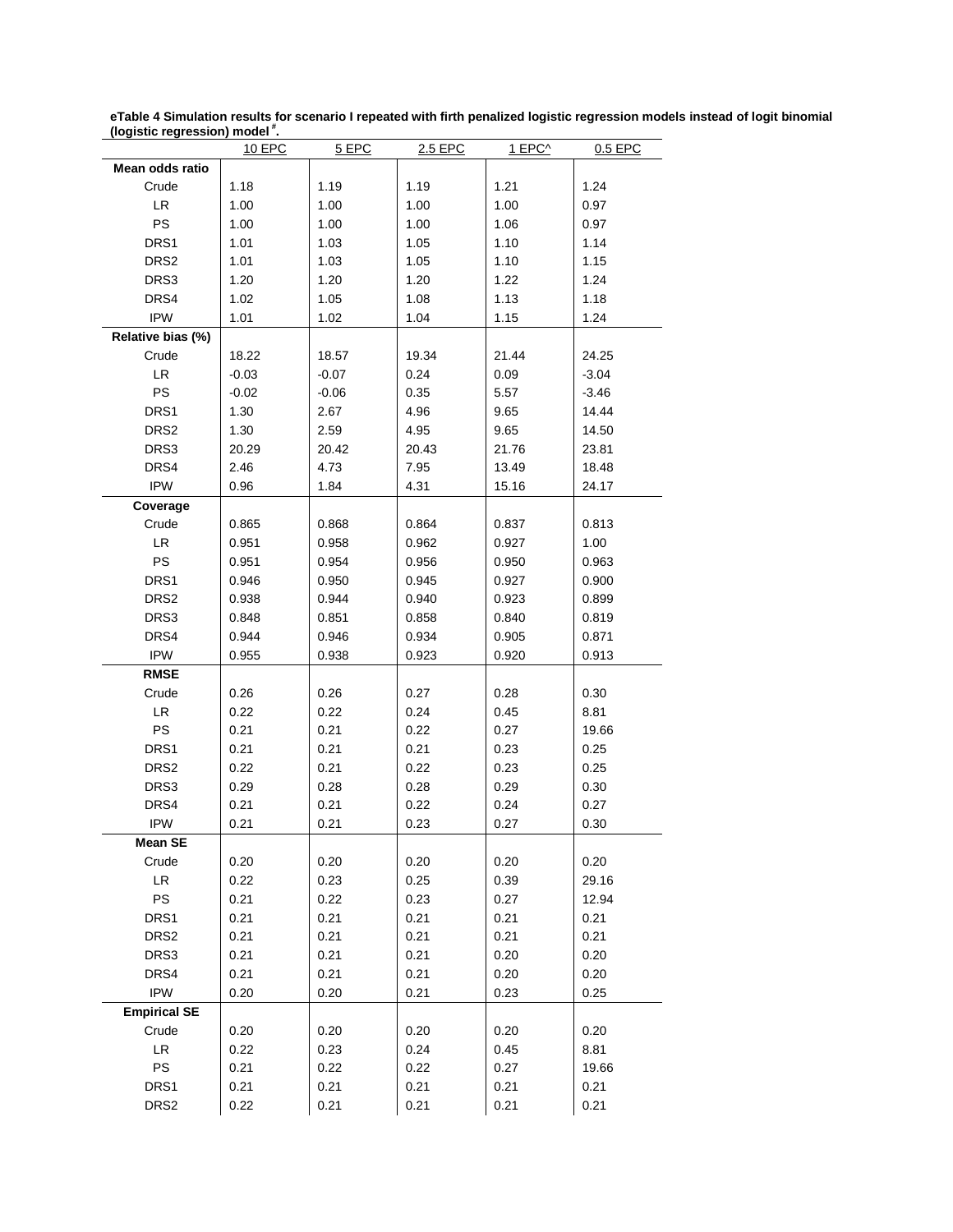| DRS3 | 0.22 | 0.22 | 0.21 | 0.21 | 0.21 |
|------|------|------|------|------|------|
| DRS4 | 0.21 | 0.21 | 0.21 | 0.20 | 0.20 |
| IPW  | 0.21 | 0.21 | 0.22 | 0.23 | 0.25 |

\* LR, logistic regression; PS, propensity score; DRS, disease risk score; IPW, inverse probability weights; RMSE indicates the square root of the mean squared error. # All models converged. Defining extreme estimates as an absolute estimate above 5 resulted in 2,442 extreme coefficients (EPC 0.5) for the LR method and 4,262 extreme replications (EPC 0.5) for the PS method.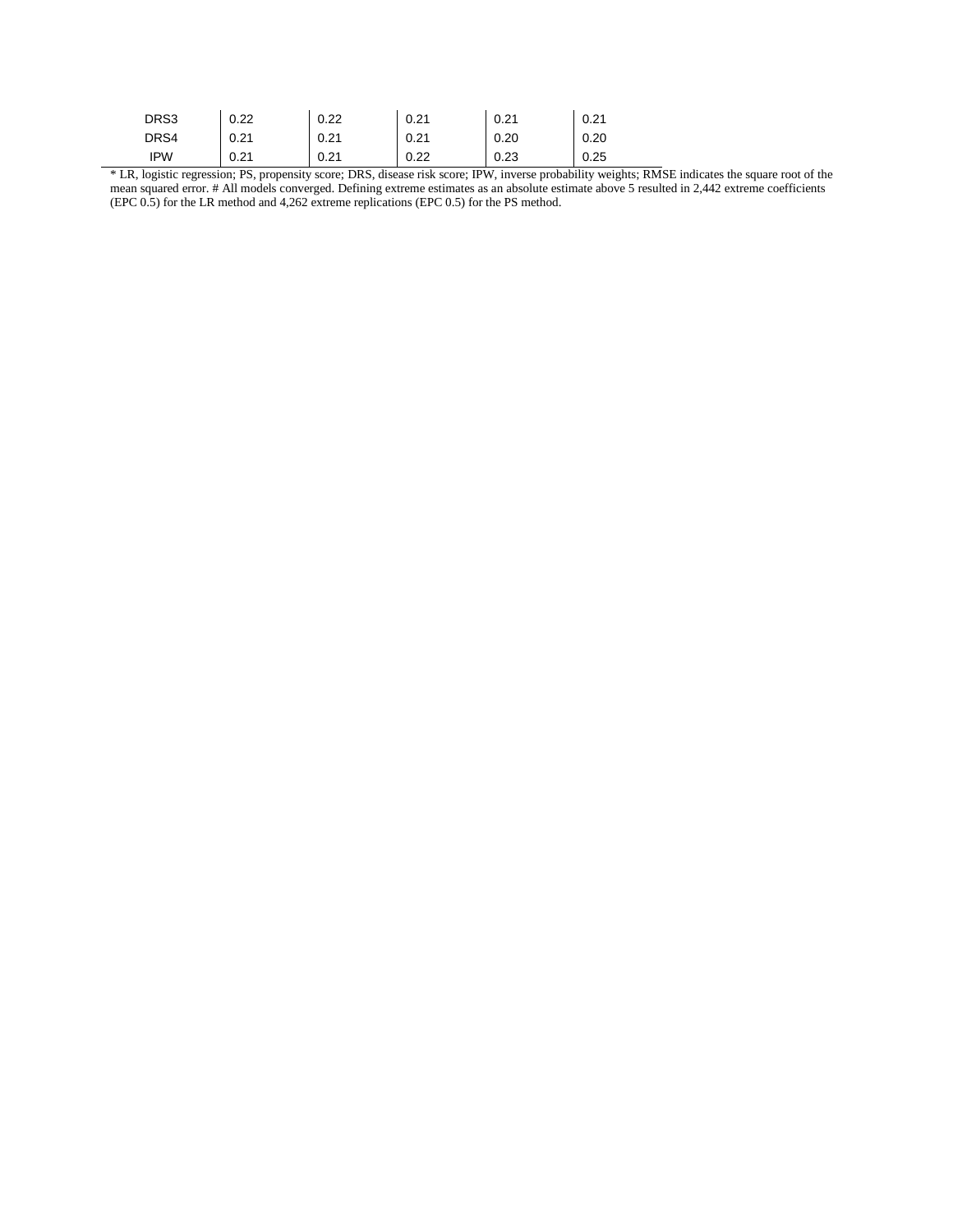|                     | 10 EPC  | 5 EPC | 2.5 EPC        | 1 EPC^ | 0.5 EPC |
|---------------------|---------|-------|----------------|--------|---------|
| Mean odds ratio     |         |       |                |        |         |
| Crude               | 1.17    | 1.17  | 1.18           | 1.19   | 1.22    |
| LR                  | 1.00    | 1.00  | 1.00           | NA#    | $-100$  |
| PS                  | 1.00    | 1.00  | 1.00           | 1.09   | NA#     |
| DRS1                | 1.01    | 1.03  | 1.05           | 1.09   | 1.13    |
| DRS <sub>2</sub>    | 1.01    | 1.03  | 1.05           | 1.09   | 1.13    |
| DRS3                | 1.01    | 1.03  | 1.05           | 1.09   | 1.13    |
| DRS4                | 1.03    | 1.05  | 1.07           | 1.12   | 1.17    |
| <b>IPW</b>          | 1.00    | 1.00  | 1.00           | 1.19   | 1.22    |
| Relative bias (%)   |         |       |                |        |         |
| Crude               | 16.58   | 17.18 | 17.57          | 19.06  | 22.09   |
| <b>LR</b>           | $-0.06$ | 0.37  | 0.02           | NA#    | NA#     |
| PS                  | $-0.29$ | 0.13  | 0.08           | 8.92   | NA#     |
| DRS1                | 1.35    | 2.90  | 4.65           | 8.60   | 13.30   |
| DRS <sub>2</sub>    | 1.36    | 2.91  | 4.66           | 8.60   | 13.30   |
| DRS3                | 1.38    | 2.94  | 4.69           | 8.62   | 13.31   |
| DRS4                | 2.60    | 4.93  | 7.43           | 12.02  | 16.19   |
| <b>IPW</b>          | 0.04    | 0.47  | $-0.23$        | 19.12  | 22.09   |
| Coverage            |         |       |                |        |         |
| Crude               | 0.880   | 0.879 |                | 0.860  | 0.830   |
| <b>LR</b>           | 0.943   | 0.935 | 0.874<br>0.919 | 0.672  | 1.000   |
| <b>PS</b>           |         |       |                |        |         |
|                     | 0.952   | 0.953 | 0.956          | 0.943  | 0.950   |
| DRS1                | 0.947   | 0.945 | 0.943          | 0.932  | 0.902   |
| DRS <sub>2</sub>    | 0.947   | 0.945 | 0.944          | 0.932  | 0.902   |
| DRS3                | 0.947   | 0.945 | 0.944          | 0.931  | 0.903   |
| DRS4                | 0.944   | 0.941 | 0.935          | 0.914  | 0.876   |
| <b>IPW</b>          | 0.950   | 0.949 | 0.946          | 0.842  | 0.830   |
| <b>RMSE</b>         |         |       |                |        |         |
| Crude               | 0.25    | 0.26  | 0.26           | 0.27   | 0.29    |
| LR                  | 0.24    | 0.26  | 0.32           | NA#    | NA#     |
| <b>PS</b>           | 0.22    | 0.23  | 0.24           | 0.28   | NA#     |
| DRS1                | 0.21    | 0.21  | 0.21           | 0.22   | 0.24    |
| DRS2                | 0.21    | 0.21  | 0.21           | 0.22   | 0.24    |
| DRS3                | 0.21    | 0.21  | 0.21           | 0.22   | 0.24    |
| DRS4                | 0.21    | 0.21  | 0.22           | 0.24   | 0.26    |
| <b>IPW</b>          | 0.23    | 0.25  | 0.34           | 1.52   | 0.29    |
| Mean SE             |         |       |                |        |         |
| Crude               | 0.20    | 0.20  | 0.20           | 0.20   | 0.20    |
| LR                  | 0.23    | 0.25  | 0.28           | NA#    | NA#     |
| PS                  | 0.22    | 0.23  | 0.24           | 0.26   | NA#     |
| DRS1                | 0.21    | 0.21  | 0.21           | 0.21   | 0.21    |
| DRS <sub>2</sub>    | 0.21    | 0.21  | 0.21           | 0.21   | 0.21    |
| DRS3                | 0.21    | 0.21  | 0.21           | 0.21   | 0.21    |
| DRS4                | 0.21    | 0.21  | 0.21           | 0.20   | 0.20    |
| <b>IPW</b>          | 0.23    | 0.25  | 0.31           | 0.22   | 0.20    |
| <b>Empirical SE</b> |         |       |                |        |         |
| Crude               | 0.20    | 0.20  | 0.20           | 0.20   | 0.20    |
| LR                  | 0.24    | 0.26  | 0.32           | NA#    | NA#     |
| PS                  | 0.22    | 0.23  | 0.24           | 0.26   | NA#     |
| DRS1                | 0.21    | 0.21  | 0.21           | 0.21   | 0.21    |
| DRS2                | 0.21    | 0.21  | 0.21           | 0.21   | 0.21    |
| DRS3                | 0.21    | 0.21  | 0.21           | 0.21   | 0.21    |
|                     |         |       |                |        |         |

**eTable 5 Simulation results for scenario I repeated including an instrumental variable in the adjustment models# .**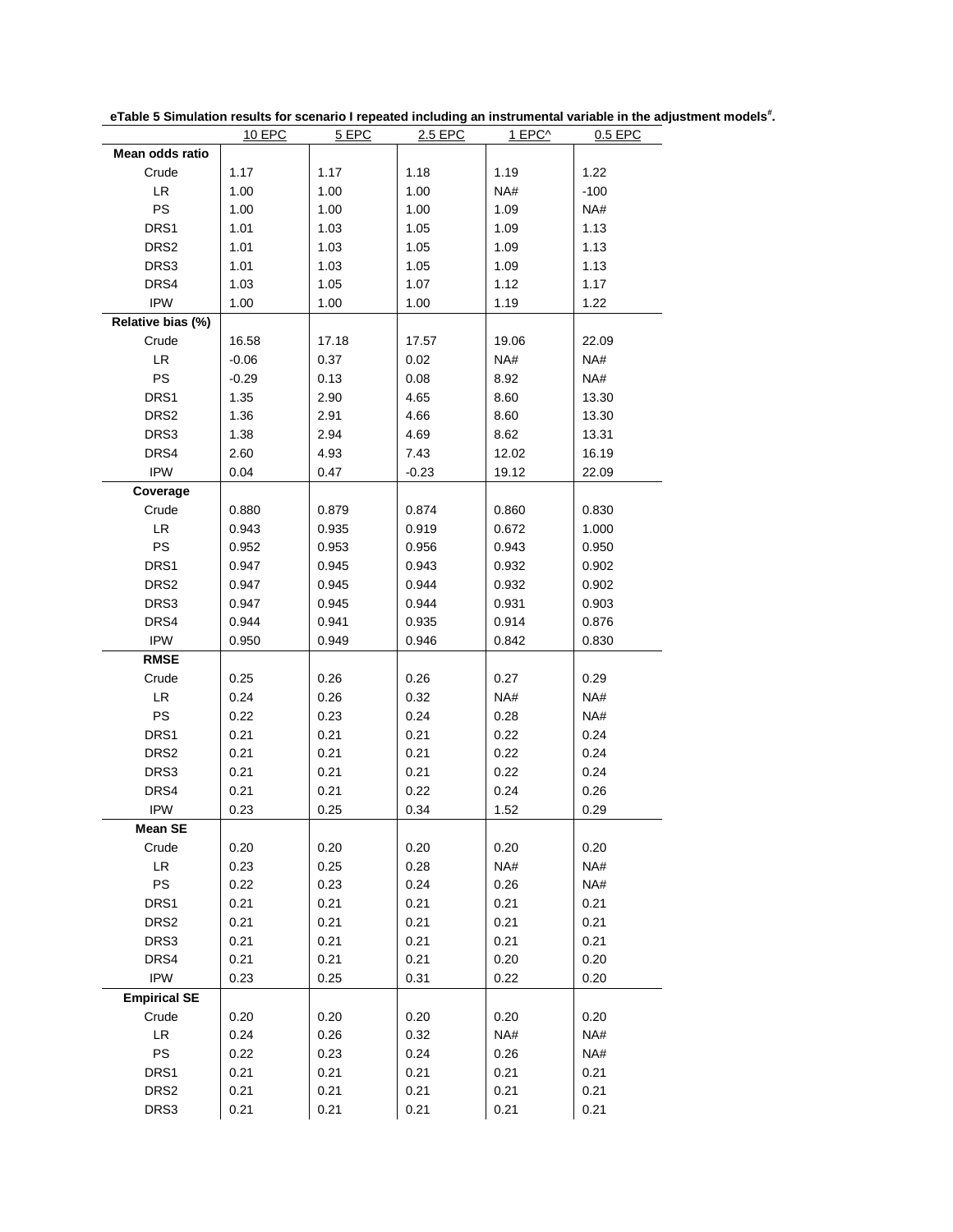| DRS4       | 0.21 | 0.21 | 0.21 | 0.21 | 0.21 |
|------------|------|------|------|------|------|
| <b>IPW</b> | 0.23 | 0.25 | 0.34 | 1.51 | 0.20 |

\* LR, logistic regression; PS, propensity score; DRS, disease risk score; IPW, inverse probability weights; RMSE indicates the square root of the mean squared error. # At an EPC of 1.0 1,078 IPW models failed to converge. Defining extreme estimates as an absolute estimate above 5 resulted in 7,737 (EPC 1.0) and 9,413 (EPC 0.5) extreme results LR method, 1,0000 extreme estimates (EPC 0.5) for the PS method and 1,177 (EPC 1.0) extreme results for the IPW model. # While all LR samples converged, the extreme estimate of the mean natural logarithm of the odds ratio resulted in an error when calculating the mean OR and relative bias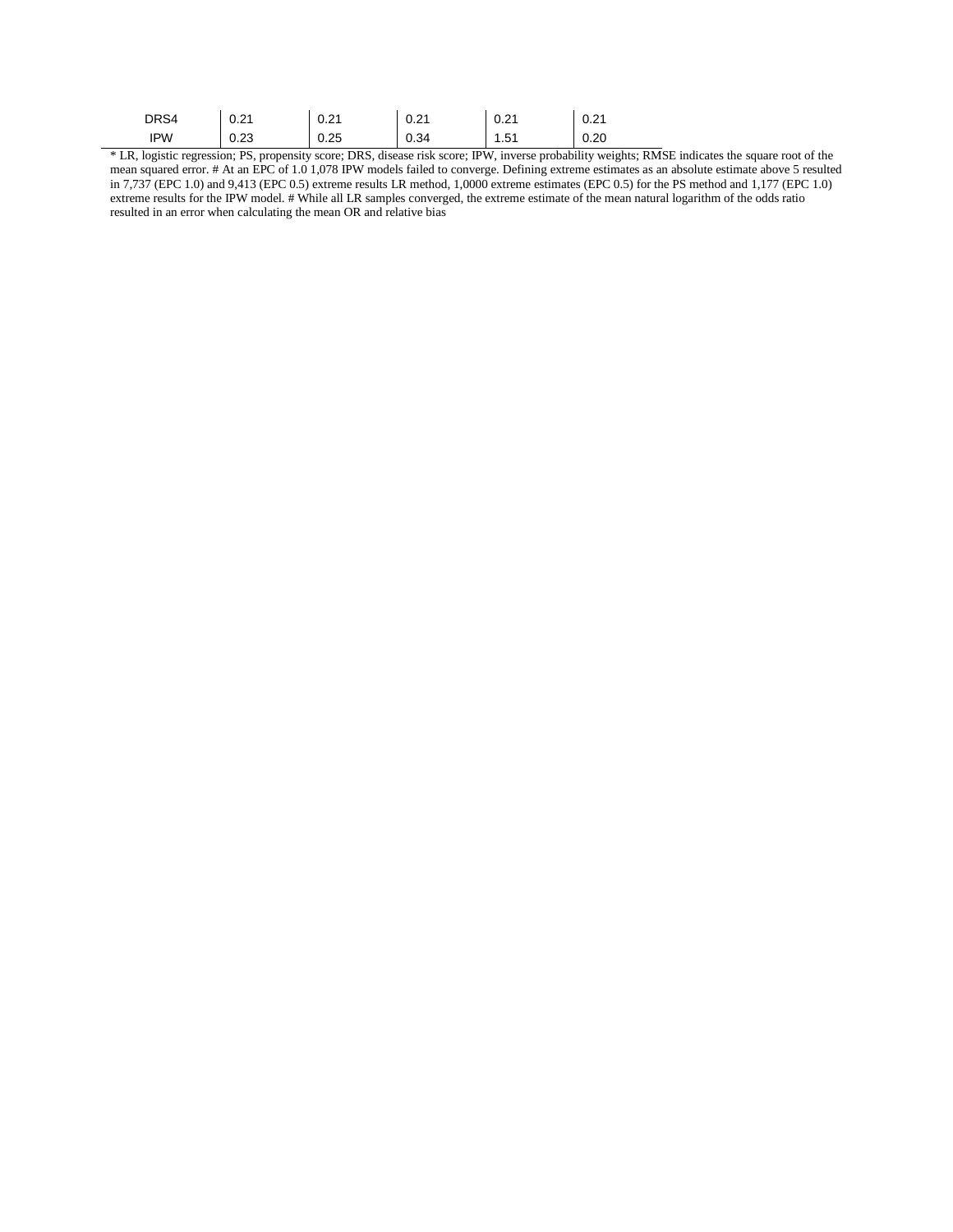|                                   | 10 EPC  | 5 EPC   | 2.5 EPC | 1 EPC <sup>^</sup> | 0.5 EPC       |
|-----------------------------------|---------|---------|---------|--------------------|---------------|
| Mean odds ratio                   |         |         |         |                    |               |
| Crude                             | 7.00    | 7.05    | 7.10    | 7.42               | 7.96          |
| <b>LR</b>                         | 0.99    | 0.99    | 0.98    | 126.98             | 0.00          |
| <b>PS</b>                         | 0.98    | 0.98    | 1.04    | 2.29               | 0.01          |
| DRS <sub>1</sub>                  | 1.01    | 1.04    | 1.09    | 1.27               | 1.62          |
| DRS <sub>2</sub>                  | 1.01    | 1.04    | 1.09    | 1.27               | 1.62          |
| DRS3                              | 1.01    | 1.04    | 1.09    | 1.27               | 1.62          |
| DRS4                              | 1.03    | 1.09    | 1.20    | 1.59               | 2.35          |
| <b>IPW</b>                        | 1.12    | 1.11    | 0.99    | 7.42               | 8.16          |
|                                   |         |         |         |                    |               |
| Relative bias (%)                 |         |         |         |                    |               |
| Crude                             | 599.59  | 605.17  | 610.36  | 641.65             | 695.53        |
| <b>LR</b>                         | $-1.10$ | $-1.44$ | $-1.74$ | $1.26*10^{4}$      | $-100$        |
| PS                                | $-1.93$ | $-2.15$ | 3.60    | 128.78             | $-98.79$      |
| DRS1                              | 1.07    | 3.65    | 8.87    | 27.36              | 61.77         |
| DRS <sub>2</sub>                  | 1.06    | 3.64    | 8.86    | 27.34              | 61.78         |
| DRS3                              | 1.07    | 3.66    | 8.89    | 27.41              | 61.96         |
| DRS4                              | 3.47    | 8.99    | 20.22   | 58.73              | 135.18        |
| <b>IPW</b>                        | 12.19   | 10.80   | $-1.08$ | 641.65             | 695.53        |
| Coverage                          |         |         |         |                    |               |
| Crude                             | 0.000   | 0.000   | 0.000   | 0.000              | 0.000         |
| LR                                | 0.942   | 0.929   | 0.893   | 1.000              | 1.000         |
| PS                                | 0.956   | 0.960   | 0.963   | 0.353              | 0.954         |
| DRS <sub>1</sub>                  | 0.952   | 0.945   | 0.935   | 0.863              | 0.617         |
| DRS <sub>2</sub>                  | 0.951   | 0.945   | 0.935   | 0.864              | 0.618         |
| DRS3                              | 0.952   | 0.945   | 0.935   | 0.863              | 0.615         |
| DRS4                              | 0.948   | 0.935   | 0.896   | 0.637              | 0.139         |
| <b>IPW</b>                        | 0.949   | 0.926   | 0.839   | 0.000              | 0.000         |
| <b>RMSE</b>                       |         |         |         |                    |               |
| Crude                             | 1.96    | 1.97    | 1.97    | 2.02               | 2.09          |
| LR                                | 0.35    | 0.40    | 0.61    | 17.05              | $5.24*10^{2}$ |
| PS                                | 0.31    | 0.30    | 0.31    | 0.90               | 509.27        |
| DRS1                              | 0.31    | 0.32    | 0.33    | 0.39               | 0.57          |
| DRS <sub>2</sub>                  | 0.31    | 0.32    | 0.33    | 0.39               | 0.57          |
| DRS3                              | 0.31    | 0.32    | 0.33    | 0.39               | 0.57          |
| DRS4                              | 0.31    | 0.33    | 0.36    | 0.55               | 0.90          |
| <b>IPW</b>                        | 0.39    | 0.47    | 0.92    | 2.02               | 2.09          |
| <b>Mean SE</b>                    |         |         |         |                    |               |
| Crude                             | 0.23    | 0.23    | 0.23    | 0.23               | 0.23          |
| $\ensuremath{\mathsf{LR}}\xspace$ | 0.33    | 0.37    | 0.48    | $2.16*10^{5}$      | $7.73*10^{6}$ |
| PS                                | 0.31    | 0.32    | 0.32    | 0.36               | 50.63         |
| DRS1                              | 0.31    | 0.31    | 0.31    | 0.30               | 0.29          |
| DRS <sub>2</sub>                  |         |         |         |                    | 0.29          |
|                                   | 0.31    | 0.31    | 0.31    | 0.30               |               |
| DRS3                              | 0.31    | 0.31    | 0.31    | 0.30               | 0.29          |
| DRS4                              | 0.31    | 0.31    | 0.30    | 0.29               | 0.28          |
| <b>IPW</b>                        | 0.39    | 0.43    | 0.58    | 0.23               | 0.23          |
| <b>Empirical SE</b>               |         |         |         |                    |               |
| Crude                             | 0.23    | 0.23    | 0.23    | 0.23               | 0.23          |
| $\ensuremath{\mathsf{LR}}$        | 0.35    | 0.40    | 0.61    | 16.34              | $5.24*10^{2}$ |
| PS                                | 0.31    | 0.30    | 0.30    | 0.35               | 509.25        |
| DRS1                              | 0.31    | 0.32    | 0.30    | 0.31               | 0.30          |
| DRS <sub>2</sub>                  | 0.31    | 0.32    | 0.31    | 0.31               | 0.30          |
| DRS3                              | 0.31    | 0.32    | 0.31    | 0.31               | 0.30          |

**eTable 6 Simulation results repeating scenario 1 with extreme confounding bias\*.**